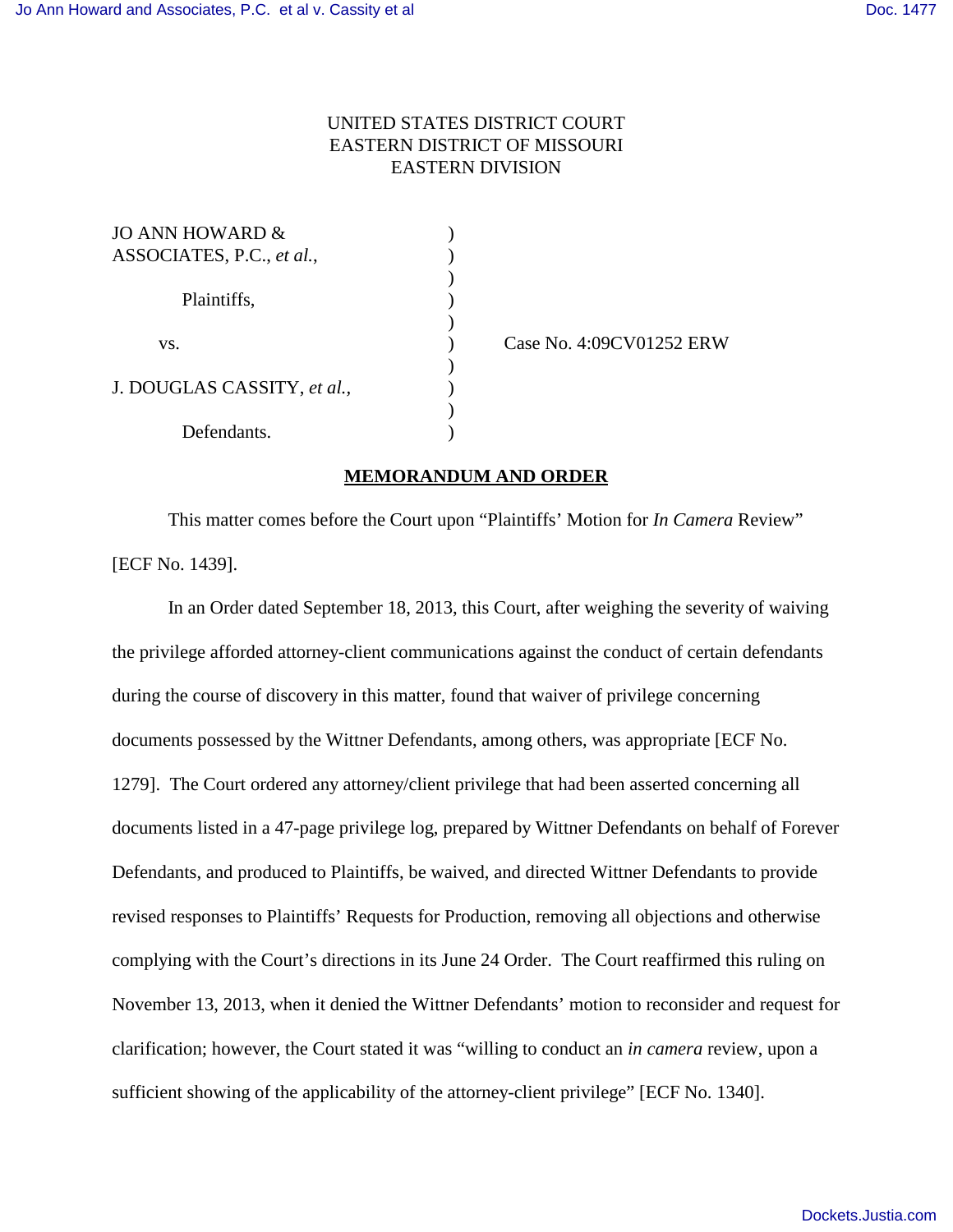In their Motion, Plaintiffs report that, in response to the Court's November 13, 2013 Order, the Wittner Defendants sent a revised privilege log, containing 306 entries involving twenty entities and seven individuals, to all parties on December 27, 2013 [ECF No. 1439-2]. Plaintiffs move the Court to conduct an *in camera* review of documents listed on the Wittner Defendants' revised privilege log. Plaintiffs state that many documents listed on the revised log either do not appear to be privileged; were disclosed to third parties, or involve defunct entities. Plaintiffs further state the Wittner Defendants do not oppose the relief requested in this motion, and, upon the Court's request, will produce the documents to the Court for its review. Wittner Defendants did not file a response to Plaintiffs' Motion.

On March 10, 2104, Plaintiffs filed a Stipulated Voluntary Dismissal with Prejudice of Complaint against Wittner Defendants, and on March 12, 2014, this Court, in accordance with the parties' stipulation, dismissed with prejudice, all claims against the Wittner Defendants [ECF Nos. 1446, 1449]. In light of the events occurring in the interim since Plaintiffs' Motion for *In Camera* Review was filed, the Court hereby directs Plaintiffs to file a Status Report regarding the viability or mootness of their Motion, indicating whether the issue was resolved during the negotiations leading to the voluntary dismissal with prejudice.

Accordingly,

**IT IS HEREBY ORDERED** that "Plaintiffs' Motion for *In Camera* Review" [ECF No. 1439] is **HELD IN ABEYANCE, pending receipt of a Status Report provided by Plaintiff**. **IT IS FURTHER ORDERED** that Plaintiffs shall file a Status Report regarding

2